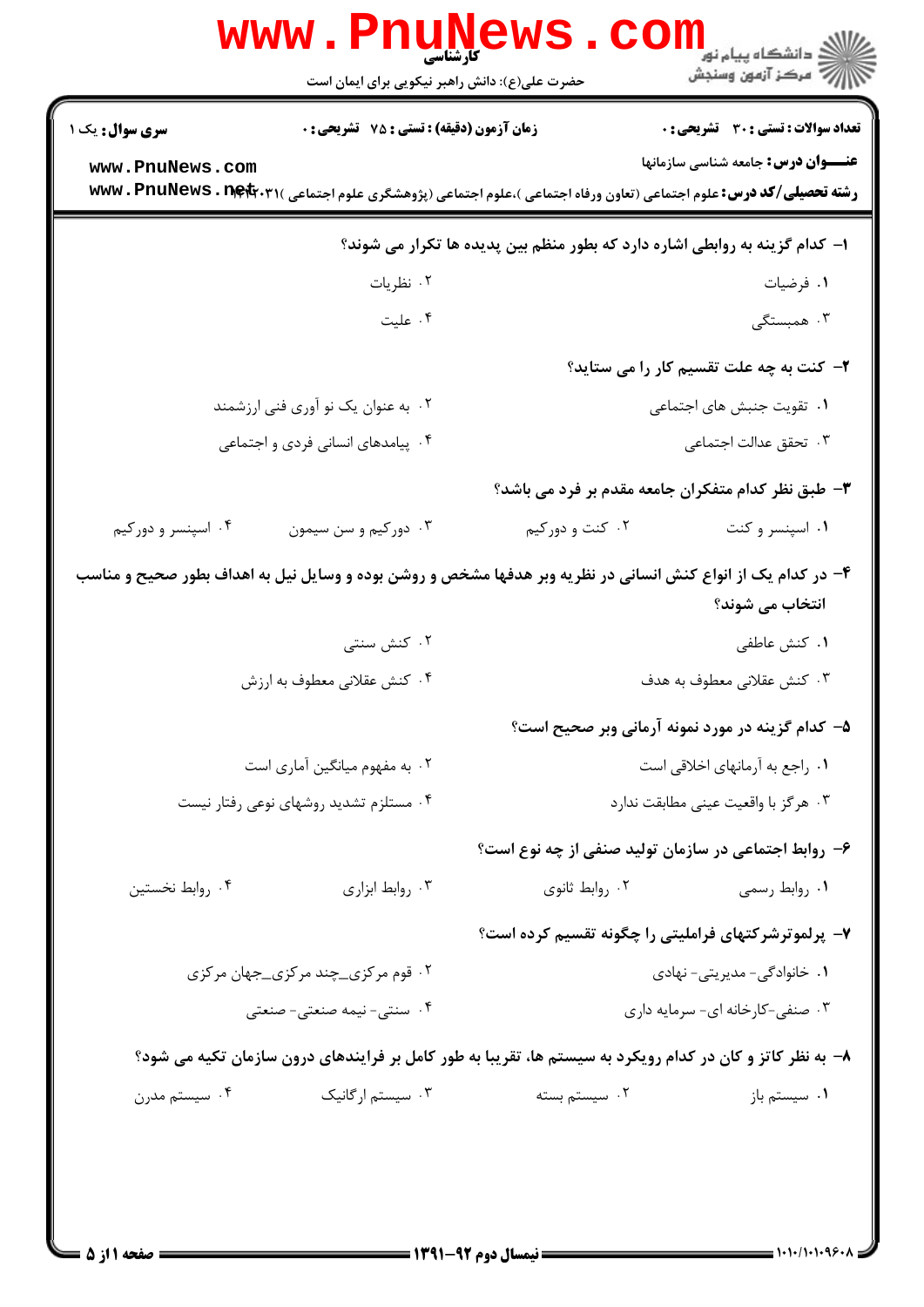|                                                                        |                                                                                                                                   | حضرت علی(ع): دانش راهبر نیکویی برای ایمان است | ري دانشڪاه پيام نور LLL<br>ا <mark>ر</mark> ≫ مرڪز آزمون وسنڊش       |  |  |
|------------------------------------------------------------------------|-----------------------------------------------------------------------------------------------------------------------------------|-----------------------------------------------|----------------------------------------------------------------------|--|--|
| سری سوال: ۱ یک                                                         | زمان آزمون (دقیقه) : تستی : 75 گشریحی : 0                                                                                         |                                               | <b>تعداد سوالات : تستی : 30 ٪ تشریحی : 0</b>                         |  |  |
| www.PnuNews.com                                                        | <b>رشته تحصیلی/کد درس:</b> علوم اجتماعی (تعاون ورفاه اجتماعی )،علوم اجتماعی (پژوهشگری علوم اجتماعی ) <b>\ www . PnuNews . net</b> |                                               | <b>عنـــوان درس:</b> جامعه شناسی سازمانها                            |  |  |
|                                                                        |                                                                                                                                   |                                               | ۹- وبر مفهوم بوروکراسی را به چه معانی به کار برده است؟               |  |  |
|                                                                        | ۰۲ قوانین اداری- سازمانهای غیر رسمی                                                                                               |                                               | ٠١. ميز تحرير-حكومت امپراطوريها                                      |  |  |
|                                                                        | ۰۴ میز تحریر-سلسله مراتب اداری                                                                                                    |                                               | ۰۳ مجموع مقامات اداری – سازمانهای بزرگ رسمی                          |  |  |
| ∙۱- در سلسله مراتب اداری قدرت و حق شکایت به ترتیب چگونه توزیع می شوند؟ |                                                                                                                                   |                                               |                                                                      |  |  |
|                                                                        |                                                                                                                                   |                                               | ۰۱ قدرت از بالا به پایین و حق شکایت از پایین به بالا                 |  |  |
|                                                                        |                                                                                                                                   |                                               | ۰۲ قدرت از پایین به بالا و حق شکایت از بالا یه پایین                 |  |  |
|                                                                        |                                                                                                                                   |                                               | ۰۳ قدرت افقی توزیع می شود و حق شکایت عمودی                           |  |  |
|                                                                        |                                                                                                                                   |                                               | ۰۴ هم قدرت و هم حق شکایت از بالا به پایین توزیع می شوند.             |  |  |
|                                                                        |                                                                                                                                   |                                               | 11- كدام گزينه زير از نقاط ضعف بوروكراسي است؟                        |  |  |
|                                                                        | ۰۲ کندی روش ها                                                                                                                    |                                               | ۰۱ انعطاف پذیری زیاد                                                 |  |  |
|                                                                        | ۰۴ غیر شخصی بودن رفتار                                                                                                            |                                               | ۰۳ رعايت قوانين                                                      |  |  |
|                                                                        | ۱۲– به عقیده کدام ًمتفکر، سخن گفتن از هدفهای کارخانه یا بوروکراسی ،دیگر به طور کلی درست نیست بلکه باید هدفهای                     |                                               | افراد یا هدفهای نوعی قشرهای گوناگو داخل سازمان را مشخص کرد؟          |  |  |
| ۰۴ اتزیونی                                                             | ۰۳ پارسونز                                                                                                                        | ۰۲ تامسن                                      | ۰۱ گولدنر                                                            |  |  |
|                                                                        |                                                                                                                                   |                                               | ۱۳- در کدام شیوه مدیریت فرصت استقلال و ابتکار به افراد داده نمی شود؟ |  |  |
| ۰۴ مدیریت اقتدار گرایانه                                               | ۰۳ مدیریت بازر گانی                                                                                                               | ۰۲ مدیریت عمومی                               | ۰۱ مدیریت روابط انسانی                                               |  |  |
|                                                                        | ۱۴- فعالیت های مرتبط با حفاظت اموال و اشخاص به نظر فایول جزءکدام دسته از فعالیت ها قرار می گیرد؟                                  |                                               |                                                                      |  |  |
|                                                                        | ۰۲ فعالیت های فنی                                                                                                                 |                                               | ۰۱ فعالیت های تأمینی                                                 |  |  |
|                                                                        | ۰۴ فعالیت های مالی                                                                                                                |                                               | ۰۳ فعالیت های حسابداری                                               |  |  |
|                                                                        |                                                                                                                                   |                                               | ۱۵– مهمترین و نخستین اصل سازمان به نظر مونی و رایلی چیست؟            |  |  |
| ۰۴ اصل سلسله مراتب                                                     | ۰۳ اصل هماهنگی                                                                                                                    | ۰۲ اصل صف و ستاد                              | ٠١. اصل تقسيم وظايف                                                  |  |  |
|                                                                        |                                                                                                                                   |                                               |                                                                      |  |  |
|                                                                        |                                                                                                                                   |                                               |                                                                      |  |  |
|                                                                        |                                                                                                                                   |                                               |                                                                      |  |  |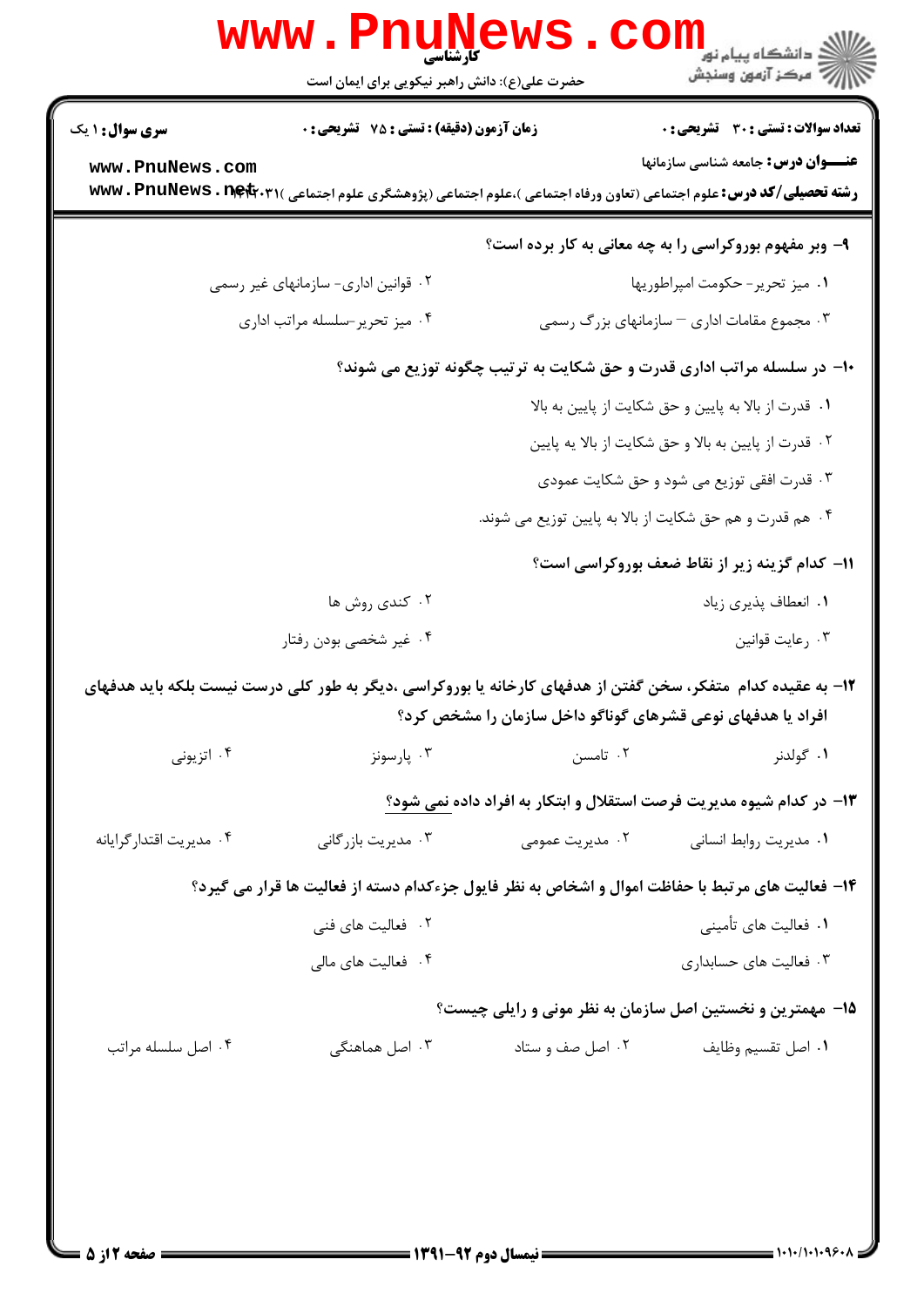|                                                                                                                                             | <b>WWW.PNUNET</b><br><b>کارشناسی</b><br>حضرت علی(ع): دانش راهبر نیکویی برای ایمان است |                                                               | ر دانشڪاه پيام نور ■<br>// مرکز آزمون وسنڊش                                                                                             |
|---------------------------------------------------------------------------------------------------------------------------------------------|---------------------------------------------------------------------------------------|---------------------------------------------------------------|-----------------------------------------------------------------------------------------------------------------------------------------|
| <b>سری سوال : ۱ یک</b>                                                                                                                      | زمان آزمون (دقیقه) : تستی : 75 ٪ تشریحی : 0                                           |                                                               | تعداد سوالات : تستي : 30 - تشريحي : 0                                                                                                   |
| www.PnuNews.com                                                                                                                             |                                                                                       |                                                               | <b>عنـــوان درس:</b> جامعه شناسی سازمانها                                                                                               |
|                                                                                                                                             |                                                                                       |                                                               | <b>رشته تحصیلی/کد درس:</b> علوم اجتماعی (تعاون ورفاه اجتماعی )،علوم اجتماعی (پژوهشگری علوم اجتماعی ) ( <b>www . PnuNews . nety. r</b> ) |
| ۱۶- وجه اشتراک نظریه های مدیریت علمی و مکتب روابط انسانی در چیست؟                                                                           |                                                                                       |                                                               |                                                                                                                                         |
|                                                                                                                                             |                                                                                       | ۰۱ هیچ کدام تعارضی بین هدفهای سازمان و نیاز اعضاء نمی بینند.  |                                                                                                                                         |
|                                                                                                                                             |                                                                                       |                                                               | ۰۲ هردو تعارض بین هدفهای سازمان و نیاز اعضاء می بینند.                                                                                  |
|                                                                                                                                             |                                                                                       |                                                               | ۰۳ هر دو انگیزه کارگر را کسب سود می دانند.                                                                                              |
|                                                                                                                                             |                                                                                       | ۰۴ هر دو معتقدند با برطرف کردن موانع ،کارایی تحقق خواهد یافت. |                                                                                                                                         |
|                                                                                                                                             |                                                                                       |                                                               | ۱۷– کدام گزینه زیر از وظایف سازمان غیر رسمی است؟                                                                                        |
| ۰۲ تامین رضایت اجتماعی برای اعضا                                                                                                            |                                                                                       | ٠١ كسب انحصاري اطلاعات خاص                                    |                                                                                                                                         |
|                                                                                                                                             | ۰۴ سازمان دادن به قدرت مشروع                                                          |                                                               | ۰۳ افزایش تقسیم کار                                                                                                                     |
| ۱۸– به نظر دالتون، کدام گروه غیر رسمی از افرادی در سطوح مختلف سلسله مراتب سازمانی تشکیل شده و از نظر ساخت<br>قدرت سازمان اهمیت زیادی دارند؟ |                                                                                       |                                                               |                                                                                                                                         |
| ۰۴ گروههای عمودی                                                                                                                            | ۰۳ گروههای تهاجمی                                                                     | ۰۲ گروههای اتفاقی                                             | ۰۱ گرو های افقی                                                                                                                         |
|                                                                                                                                             |                                                                                       |                                                               | ۱۹- کدام گزینه در مورد نوع شناسی هیوز صحیح است؟                                                                                         |
|                                                                                                                                             | ۰۲ طبقه بندی او بر اساس هدف کلی سازمان است                                            |                                                               | ۰۱ طبقه بندی او جامع است                                                                                                                |
|                                                                                                                                             | ۰۴ طبقه بندی او بر اساس قدرت در سازمان است                                            | ۰۳ در طبقه بندی او بین طبقات تمایز وجود دارد                  |                                                                                                                                         |
|                                                                                                                                             |                                                                                       |                                                               | <b>۲۰</b> - سه نوع قدرت اجباری ،مادی و هنجاری به نظر اتزیونی به ترتیب بر چه چیز استوارند؟                                               |
|                                                                                                                                             |                                                                                       |                                                               | ٠١ منع و اجبار - كنترل بر منابع- استفاده ماهرانه از پاداش ها                                                                            |
|                                                                                                                                             |                                                                                       |                                                               | ٠٢ كنترل بر منابع- منع و اجبار- استفاده ماهرانه از پاداش ها                                                                             |
|                                                                                                                                             |                                                                                       |                                                               | ۰۳ استفاده ماهرانه از پاداش ها- کنترل بر منابع- منع و اجبار                                                                             |
|                                                                                                                                             |                                                                                       |                                                               | ۰۴ استفاده ماهرانه از پاداش ها-منع و اجبار- کنترل بر منابع                                                                              |
|                                                                                                                                             |                                                                                       |                                                               | <b>۲۱</b> - مطابق نوع شناسی بلا و اسکات شرکت های بیمه جزء کدام دسته از سازمانها هستند؟                                                  |
|                                                                                                                                             | ۰۲ سازمانهای خدماتی                                                                   | ۰۱ سازمانهای دارای نفع مشترک                                  |                                                                                                                                         |
|                                                                                                                                             | ۰۴ سازمانهای رفاه عمومی                                                               |                                                               | ۰۳ سازمانهای سوداگر                                                                                                                     |
|                                                                                                                                             |                                                                                       |                                                               | ۲۲- معمول ترین وسیله ای که در جابجایی هدفهای سازمان جابجا می شوند چیست؟                                                                 |
|                                                                                                                                             | ۰۲ خود سازمان                                                                         |                                                               | ٠١. اهداف سازمان                                                                                                                        |
|                                                                                                                                             | ۰۴ نیروهای انسانی سازمان                                                              |                                                               | ۰۳ قوانين سازمان                                                                                                                        |
|                                                                                                                                             |                                                                                       |                                                               |                                                                                                                                         |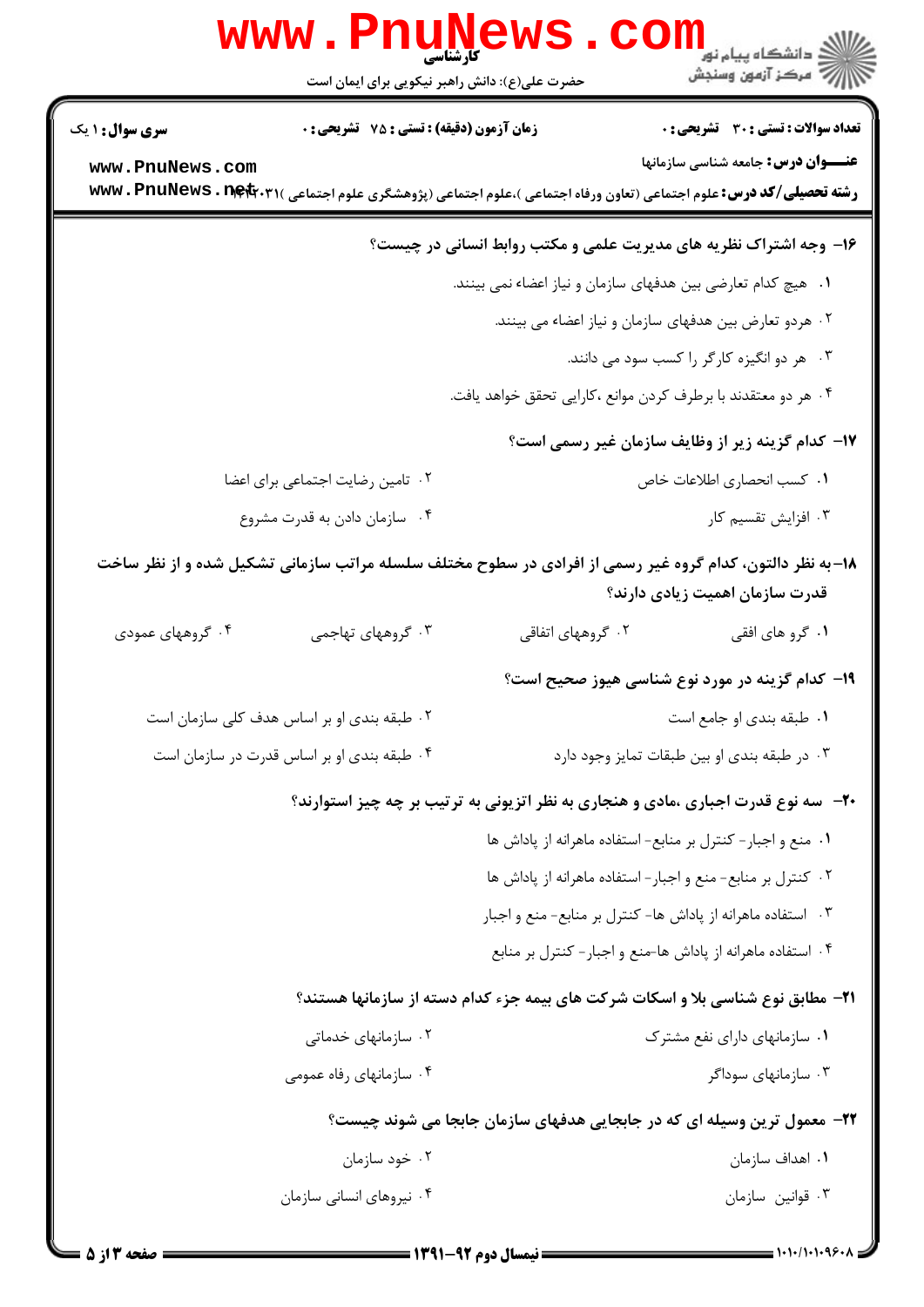|                                                                                                                                   | www.PnuNews<br>حضرت علی(ع): دانش راهبر نیکویی برای ایمان است                                                    |                                                               | الاد دانشگاه پيام نور<br>الاس مرکز آزمون وسنجش                                             |  |  |
|-----------------------------------------------------------------------------------------------------------------------------------|-----------------------------------------------------------------------------------------------------------------|---------------------------------------------------------------|--------------------------------------------------------------------------------------------|--|--|
| <b>سری سوال : ۱ یک</b>                                                                                                            | زمان آزمون (دقیقه) : تستی : 75 آتشریحی : 0                                                                      |                                                               | تعداد سوالات : تستي : 30 - تشريحي : 0                                                      |  |  |
| www.PnuNews.com                                                                                                                   |                                                                                                                 |                                                               | <b>عنـــوان درس:</b> جامعه شناسی سازمانها                                                  |  |  |
| <b>رشته تحصیلی/کد درس:</b> علوم اجتماعی (تعاون ورفاه اجتماعی )،علوم اجتماعی (پژوهشگری علوم اجتماعی ) ( <b>www . PnuNews . net</b> |                                                                                                                 |                                                               |                                                                                            |  |  |
|                                                                                                                                   |                                                                                                                 |                                                               | ۲۳−  توجه به کدام گزینه شاید مهمترین امتیاز نظریه اتزیونی باشد؟                            |  |  |
|                                                                                                                                   | ۰۲ هدفهای اعلام شده<br>۰۴ تصمیم گیری در سازمان                                                                  |                                                               | ۰۱ هدفهای واقعی<br>۰۳ ساختار قدرت در سازمان                                                |  |  |
|                                                                                                                                   |                                                                                                                 |                                                               |                                                                                            |  |  |
|                                                                                                                                   |                                                                                                                 |                                                               | ۲۴– مسائل کارکردی سازمانها به نظر پارسونز کدامند؟                                          |  |  |
|                                                                                                                                   | ٢. حفظ الكو- تضاد- انطباق-تجانس<br>۰۴ دستیابی به هدف-انطباق-تضاد-یکپارچگی                                       |                                                               | ٠١. تعادل- توازن- تطابق- حفظ الگو<br>۰۳ دستیابی به هدف- انطباق- یکپارچ <i>گی-حف</i> ظ الگو |  |  |
|                                                                                                                                   |                                                                                                                 |                                                               |                                                                                            |  |  |
|                                                                                                                                   |                                                                                                                 |                                                               | ۲۵- تفاوت کنت و سن سیمون در مورد سازمانها چیست؟                                            |  |  |
|                                                                                                                                   |                                                                                                                 | ۰۱ سن سیمون بر سازمان طبیعی و کنت بر سازمان عقلانی تاکید داشت |                                                                                            |  |  |
|                                                                                                                                   |                                                                                                                 | ۰۲ سن سیمون بر سازمان عقلانی و کنت بر سازمان طبیعی تاکید داشت |                                                                                            |  |  |
|                                                                                                                                   |                                                                                                                 | ۰۳ سن سیمون بر سازمان سنتی و کنت بر سازمان عقلانی تاکید داشت  |                                                                                            |  |  |
|                                                                                                                                   |                                                                                                                 | ۰۴ سن سیمون بر سازمان طبیعی و کنت بر سازمان سنتی تاکید داشت   |                                                                                            |  |  |
|                                                                                                                                   | ۲۶– آین مسئله که اپراتورهای تلفن در شبهایی که کار خاصی داشته باشند، به خاطر دوستی نوبت کاری خود را عوض می کنند، | نمایانگر کدام نوع قدرت در تقسیم بندی فرنچ و ریون است؟         |                                                                                            |  |  |
| ۰۴ قدرت پاداش                                                                                                                     | ۰۳ قدرت متخصص                                                                                                   | ۰۲ قدرت مشروع                                                 | ۰۱ قدرت ارجاعي                                                                             |  |  |
|                                                                                                                                   |                                                                                                                 |                                                               | ۲۷– قدرتی که سازمانها اعمال می کنند تا اندازه زیادی به کدام گزینه بستگی دارد؟              |  |  |
|                                                                                                                                   | ۰۲ اهداف سازمان                                                                                                 |                                                               | ۰۱ وسایل در دسترس                                                                          |  |  |
|                                                                                                                                   | ۰۴ موقعیت افراد تحت کنترل                                                                                       |                                                               | ۰۳ تصمیم مدیران                                                                            |  |  |
|                                                                                                                                   |                                                                                                                 |                                                               | ۲۸- افزایش نقش کنترل رسمی را در چه زمینه هایی می توان آشکارا مشاهده کرد؟                   |  |  |
|                                                                                                                                   | ۰۲ گزینش همنوایان و اجتماعی کردن با کمک تکنولوژی                                                                |                                                               | ۰۱ گزینش ناهمنوایان و اجتماعی کردن با کمک تکنولوژی                                         |  |  |
|                                                                                                                                   | ۰۴ گزینش ناهترازان و گزینش ناهمنوایان                                                                           |                                                               | ۰۳ گزینش همترازان و گزینش همنوایان                                                         |  |  |
|                                                                                                                                   |                                                                                                                 |                                                               | <b>۲۹</b> – کدام نوع اقتدار بر مبنای سلسله مراتب قدرت است؟                                 |  |  |
| ۰۴ اقتدار اداری                                                                                                                   | ۰۳ اقتدارفردی                                                                                                   | ٠٢ اقتدار ارجاعي                                              | ۰۱ اقتدار حرفه ایی                                                                         |  |  |
|                                                                                                                                   | ۳۰– حق دریافت پاداش و دستمزد کافی و نیز تضمین هایی در برابر از دست دادن شغل جزء کدام دسته از شرایط سازمان قرار  |                                                               |                                                                                            |  |  |
|                                                                                                                                   |                                                                                                                 |                                                               | می گیرد؟                                                                                   |  |  |
| ۰۴ اقتصادی                                                                                                                        | ۰۳ سیاسی                                                                                                        | ۰۲ حقوقی                                                      | ۰۱ تکنولوژیکی                                                                              |  |  |
|                                                                                                                                   |                                                                                                                 |                                                               |                                                                                            |  |  |